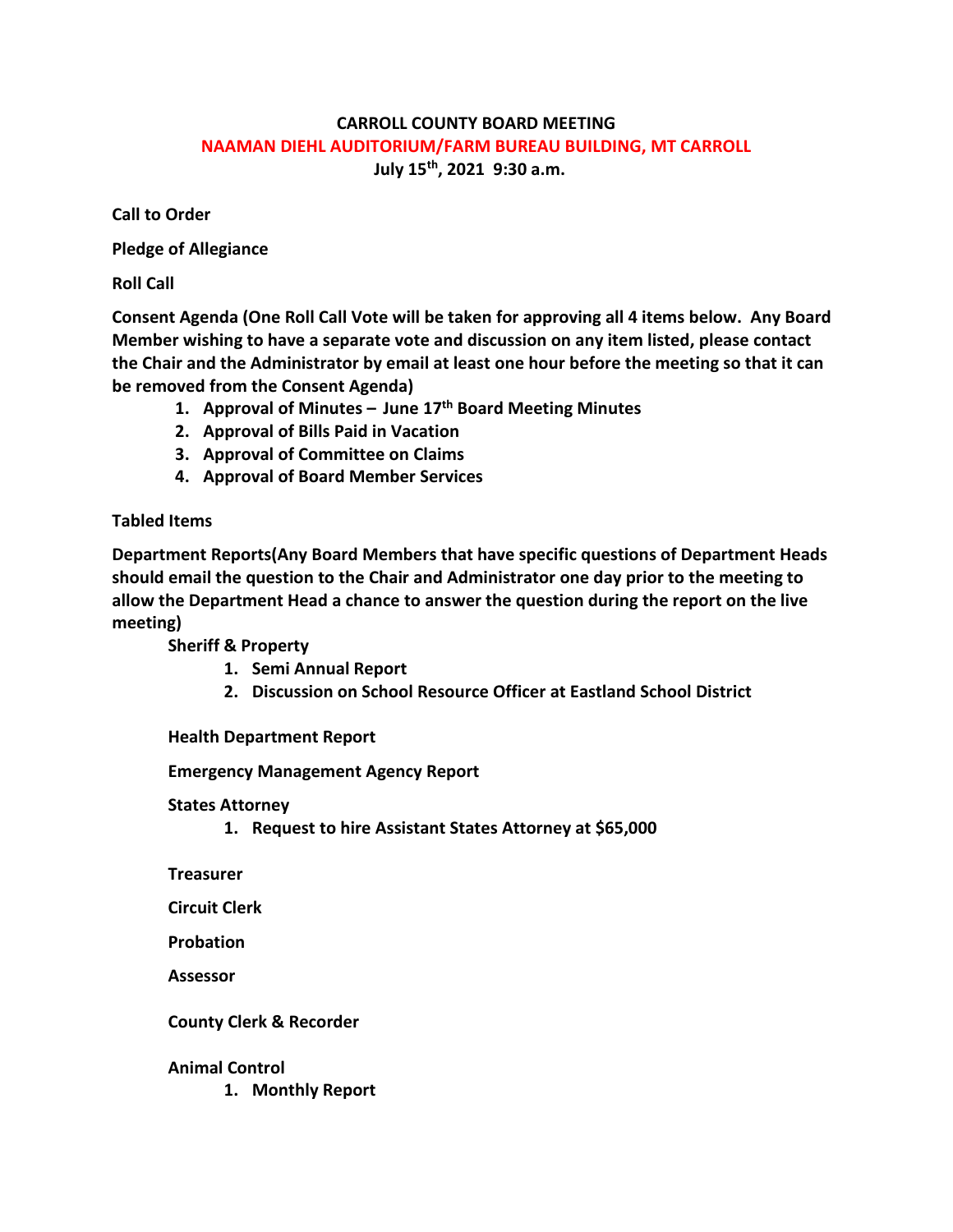**Highway**

- **1. Monthly Report**
- **2. Approval of Petition for Bridge Aid from Rock Creek-Lima Road District for Section 11348 Maple Grove Road**

**GIS**

**Zoning**

**Zoning Board of Appeals**

**Other Departments**

**Affiliate and Liaison Reports (Email Chair and Administrator one day prior to meeting if a Board Member or Affiliate has a voice report to add to any written report)**

**LRA – Mr. Paul Hartman**

**CEDS – Mr. Imel**

**UCCI – Mr. Payette**

**911 – Mr. Robert Hartman**

**VAC – Mr. Paul Hartman**

**Senior Services – Mr. Imel**

**Hotel/Motel – Ms. Anderson**

**Tri-County Opportunities Council – Mr. Preston**

**708 Board**

**Extension**

#### **Old Business**

- **1. Black Hills Regional Council Annual Report from Tara Walters**
- **2. Approval of expenditures from Corona Virus Relief Fund for Small Courtroom audio/visual upgrades and Public Defender laptop**

#### **New Business**

**1. 911 Next Generation and Budget Update - Matt Magill**

#### **Chairman Reports**

#### **Appointments**

**1. Upper Mississippi River International Port District - Kurt Brunner - Reappointment**